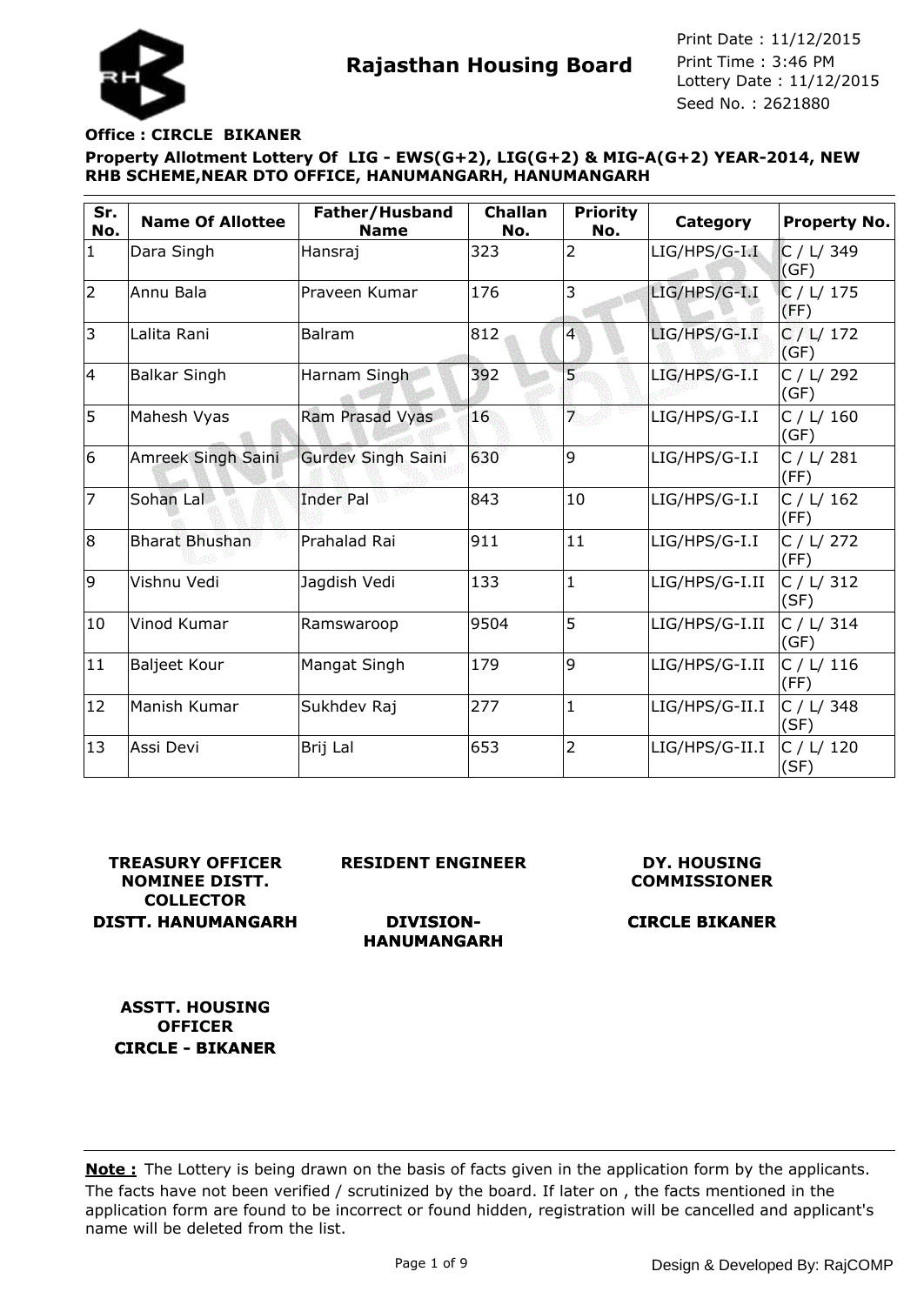#### **Office : CIRCLE BIKANER**

**Property Allotment Lottery Of LIG - EWS(G+2), LIG(G+2) & MIG-A(G+2) YEAR-2014, NEW RHB SCHEME,NEAR DTO OFFICE, HANUMANGARH, HANUMANGARH**

| Sr.<br>No. | <b>Name Of Allottee</b>  | Father/Husband<br><b>Name</b> | <b>Challan</b><br>No. | <b>Priority</b><br>No. | <b>Category</b> | <b>Property No.</b> |
|------------|--------------------------|-------------------------------|-----------------------|------------------------|-----------------|---------------------|
| 14         | Dalip Singh<br>Shekhawat | Harnath Singh                 | 784                   | 3                      | LIG/HPS/G-II.I  | C / L / 124<br>(GF) |
| 15         | Rakesh Kumar             | Purushotam Datt               | 899                   | $\overline{4}$         | LIG/HPS/G-II.I  | C / L / 275<br>(SF) |
| 16         | <b>Mahipal Singh</b>     | Sarwan Singh                  | 311                   | 5                      | LIG/HPS/G-II.I  | C / L / 169<br>(GF) |
| 17         | Lalo Bai                 | Mangat Singh                  | 889                   | 6 <sup>1</sup>         | LIG/HPS/G-II.I  | C / L/ 328<br>(GF)  |
| 18         | Pratibha                 | Mangal Singh                  | 919                   | $\overline{7}$         | LIG/HPS/G-II.I  | C / L / 121<br>(GF) |
| 19         | Amar Jyoi Bhutna         | Jaggan Lal Butna              | 580                   | 8                      | LIG/HPS/G-II.I  | C / L/ 342<br>(FF)  |
| 20         | Jai Prakash              | Hanuman Singh                 | 655                   | 10                     | LIG/HPS/G-II.I  | C / L/ 359<br>(SF)  |
| 21         | Rajesh Bansal            | Sohan Lal Bansal              | 291                   | 11                     | LIG/HPS/G-II.I  | C / L/ 296<br>(FF)  |
| 22         | Mahender Pal             | Mahaveer Pal                  | 342                   | 17                     | LIG/HPS/G-II.I  | C / L / 156<br>(SF) |
| 23         | Ankur Munjal             | Avinash Chander<br>Munjal     | 340                   | 18                     | LIG/HPS/G-II.I  | C / L/ 301<br>(GF)  |
| 24         | Karamjeet Kour           | Harnek Singh                  | 241                   | 19                     | LIG/HPS/G-II.I  | C / L/ 331<br>(FF)  |
| 25         | Purushotam Bhutna        | Hansraj Bhutna                | 10                    | 20                     | LIG/HPS/G-II.I  | C / L / 111<br>(GF) |
| 26         | Manoj Kumar              | Sahab Ram                     | 287                   | 21                     | LIG/HPS/G-II.I  | C / L/ 288<br>(SF)  |

**TREASURY OFFICER NOMINEE DISTT. COLLECTOR DISTT. HANUMANGARH** **RESIDENT ENGINEER**

**DIVISION-**

#### **DY. HOUSING COMMISSIONER**

# **CIRCLE BIKANER**

**HANUMANGARH**

**ASSTT. HOUSING OFFICER CIRCLE - BIKANER**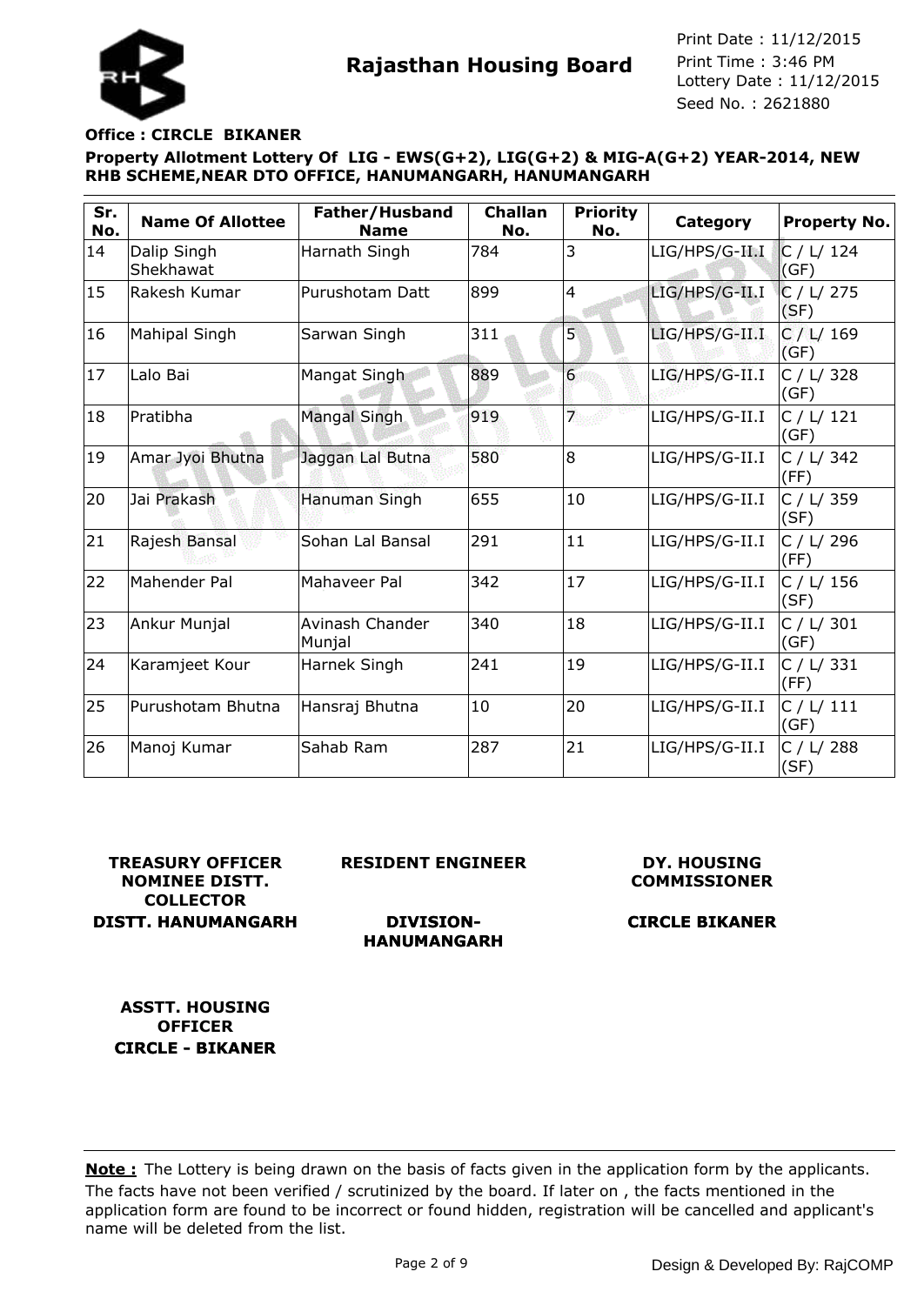#### **Office : CIRCLE BIKANER**

**Property Allotment Lottery Of LIG - EWS(G+2), LIG(G+2) & MIG-A(G+2) YEAR-2014, NEW RHB SCHEME,NEAR DTO OFFICE, HANUMANGARH, HANUMANGARH**

| Sr.<br>No. | <b>Name Of Allottee</b> | Father/Husband<br><b>Name</b> | <b>Challan</b><br>No. | <b>Priority</b><br>No. | Category       | <b>Property No.</b> |
|------------|-------------------------|-------------------------------|-----------------------|------------------------|----------------|---------------------|
| 27         | Arjuan                  | Arvind Kumar                  | 730                   | 22                     | LIG/HPS/G-II.I | C / L / 109<br>(GF) |
| 28         | Ram Kumar               | <b>Bhadar Ram</b>             | 636                   | 23                     | LIG/HPS/G-II.I | C / L/ 358<br>(SF)  |
| 29         | Lovekesh Mittal         | Anoop Kumar Mittal            | 418                   | 25 <sub>2</sub>        | LIG/HPS/G-II.I | C / L / 327<br>(GF) |
| 30         | Ram Ratan               | Hetram                        | 691                   | 26                     | LIG/HPS/G-II.I | C / L/ 297<br>(SF)  |
| 31         | Savita Devi             | Subhash Chander               | 244                   | 28                     | LIG/HPS/G-II.I | C / L/ 173<br>(FF)  |
| 32         | Ranjeet Singh           | <b>Kartar Singh</b>           | 72 <sup>2</sup>       | 29                     | LIG/HPS/G-II.I | C / L / 270<br>(FF) |
| 33         | Harish Kumar            | Mohan Lal                     | 563                   | 30                     | LIG/HPS/G-II.I | C / L/ 337<br>(GF)  |
| 34         | Jai Narayan             | Mukhram                       | 638                   | 34                     | LIG/HPS/G-II.I | C / L/ 300<br>(SF)  |
| 35         | Rajender Prasad         | Om Prakash                    | 624                   | 35                     | LIG/HPS/G-II.I | C / L / 161<br>(FF) |
| 36         | Inderpal Dharniya       | Omprakash Dharniya 941        |                       | 36                     | LIG/HPS/G-II.I | C / L/ 354<br>(FF)  |
| 37         | Om Prakash              | <b>Bhawar Lal</b>             | 622                   | 37                     | LIG/HPS/G-II.I | C / L / 117<br>(SF) |
| 38         | Kashi Ram               | Thana Ram                     | 511                   | 40                     | LIG/HPS/G-II.I | C / L / 340<br>(GF) |
| 39         | Rajender                | Ghirdhari Lal                 | 850                   | 42                     | LIG/HPS/G-II.I | C / L/ 335<br>(SF)  |

**TREASURY OFFICER NOMINEE DISTT. COLLECTOR DISTT. HANUMANGARH** **RESIDENT ENGINEER**

**DIVISION-HANUMANGARH**

### **DY. HOUSING COMMISSIONER**

# **CIRCLE BIKANER**

**ASSTT. HOUSING OFFICER CIRCLE - BIKANER**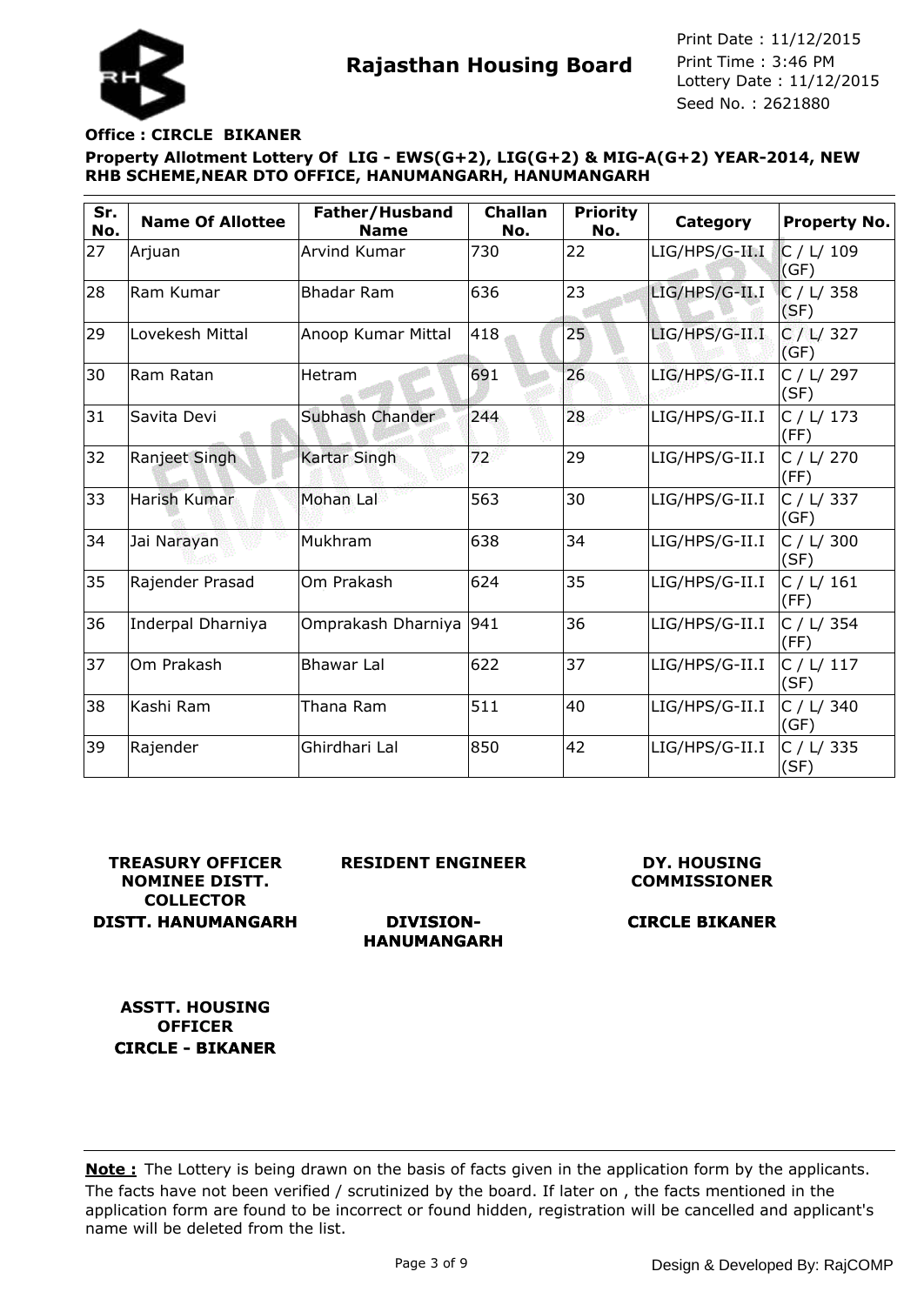### **Office : CIRCLE BIKANER**

**Property Allotment Lottery Of LIG - EWS(G+2), LIG(G+2) & MIG-A(G+2) YEAR-2014, NEW RHB SCHEME,NEAR DTO OFFICE, HANUMANGARH, HANUMANGARH**

| Sr.<br>No. | <b>Name Of Allottee</b> | Father/Husband<br><b>Name</b> | <b>Challan</b><br>No. | <b>Priority</b><br>No. | Category       | <b>Property No.</b> |
|------------|-------------------------|-------------------------------|-----------------------|------------------------|----------------|---------------------|
| 40         | Vipin Chabra            | Ramesh Chander<br>Chabra      | 138                   | 43                     | LIG/HPS/G-II.I | C / L / 114<br>(FF) |
| 41         | Praduman Singh          | Rajveer Singh                 | 1210                  | 44                     | LIG/HPS/G-II.I | C / L/ 326<br>(GF)  |
| 42         | Nar Singh               | Mangal Singh                  | 969                   | 45                     | LIG/HPS/G-II.I | C / L / 273<br>(SF) |
| 43         | Suman                   | Dinesh Soni                   | 80                    | 46                     | LIG/HPS/G-II.I | C / L/ 318<br>(FF)  |
| 44         | Om Prakash              | Patram                        | 945                   | 48                     | LIG/HPS/G-II.I | C / L/ 357<br>(SF)  |
| 45         | Subhash Chander         | <b>Banarshi Dass</b>          | 554                   | 49                     | LIG/HPS/G-II.I | C / L/ 287<br>(SF)  |
| 46         | Mukhram                 | Khyali Ram                    | 893                   | 50                     | LIG/HPS/G-II.I | C / L / 353<br>(FF) |
| 47         | <b>Vikash Chabra</b>    | Ramesh Chander<br>Chabra      | 129                   | 51                     | LIG/HPS/G-II.I | C / L/ 308<br>(FF)  |
| 48         | Rajender Siyag          | Sukhraj Siyag                 | 796                   | 54                     | LIG/HPS/G-II.I | C / L / 324<br>(SF) |
| 49         | GaganDeep               | Kalu Ram                      | 816                   | 56                     | LIG/HPS/G-II.I | C / L/ 330<br>(FF)  |
| 50         | Minakshi                | Gopal Chand                   | 70                    | 58                     | LIG/HPS/G-II.I | C / L/ 334<br>(SF)  |
| 51         | Sharda                  | Jaimal Ram Sharma             | 887                   | 59                     | LIG/HPS/G-II.I | C / L / 145<br>(GF) |
| 52         | Krishan Kumar           | Malaram Sharma                | 888                   | 60                     | LIG/HPS/G-II.I | C / L/ 142<br>(SF)  |

**TREASURY OFFICER NOMINEE DISTT. COLLECTOR DISTT. HANUMANGARH** **RESIDENT ENGINEER**

#### **DY. HOUSING COMMISSIONER**

#### **DIVISION-HANUMANGARH**

# **CIRCLE BIKANER**

**ASSTT. HOUSING OFFICER CIRCLE - BIKANER**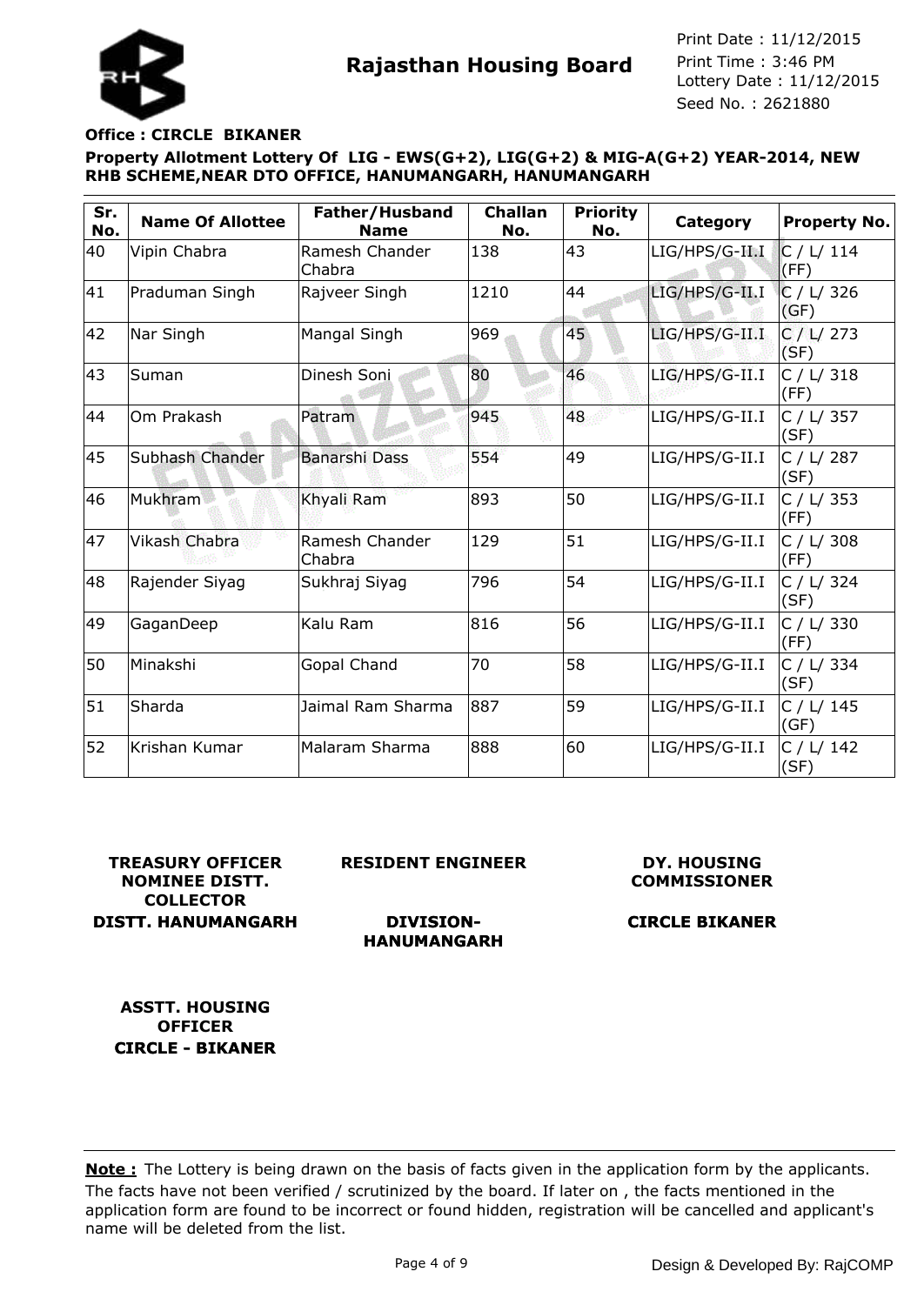



#### **Office : CIRCLE BIKANER**

**Property Allotment Lottery Of LIG - EWS(G+2), LIG(G+2) & MIG-A(G+2) YEAR-2014, NEW RHB SCHEME,NEAR DTO OFFICE, HANUMANGARH, HANUMANGARH**

| Sr.<br>No. | <b>Name Of Allottee</b> | Father/Husband<br><b>Name</b> | <b>Challan</b><br>No. | <b>Priority</b><br>No. | Category       | <b>Property No.</b> |
|------------|-------------------------|-------------------------------|-----------------------|------------------------|----------------|---------------------|
| 53         | Uttam Singh             | SuganSingh                    | 870                   | 62                     | LIG/HPS/G-II.I | C / L / 285<br>(SF) |
| 54         | Suresh Kumar            | Devi Lal                      | 279                   | 63                     | LIG/HPS/G-II.I | C / L / 311<br>(SF) |
| 55         | Sahab Ram Chimpa        | Norang Ram Chimpa             | 380                   | 64                     | LIG/HPS/G-II.I | C / L / 151<br>(FF) |
| 56         | <b>Hemant Garg</b>      | Amrit Pal Garg                | 793                   | 65                     | LIG/HPS/G-II.I | C / L/ 306<br>(FF)  |
| 57         | Krishan Yadav           | Veer Singh Yadav              | 595                   | 68                     | LIG/HPS/G-II.I | C / L/ 344<br>(FF)  |
| 58         | Malkeet Singh           | <b>Banta Singh</b>            | 331                   | 69                     | LIG/HPS/G-II.I | C / L/ 108<br>(SF)  |
| 59         | Kashwanand              | Kalu Ram                      | 762                   | 72                     | LIG/HPS/G-II.I | C / L / 271<br>(FF) |
| 60         | Bhagirath               | ShoyKaran                     | 1267                  | 74                     | LIG/HPS/G-II.I | C / L/ 159<br>(GF)  |
| 61         | Vikash Kumar            | Brij Mohan                    | 682                   | 75                     | LIG/HPS/G-II.I | C / L/ 339<br>(GF)  |
| 62         | Inder Singh             | Hem Raj                       | 652                   | 77                     | LIG/HPS/G-II.I | C / L/ 355<br>(FF)  |
| 63         | Sandeep Kumar           | <b>Bhola Ram</b>              | 1209                  | 78                     | LIG/HPS/G-II.I | C / L / 101<br>(FF) |
| 64         | Ravi Kumar              | Ram Sukh                      | 698                   | 79                     | LIG/HPS/G-II.I | C / L / 110<br>(GF) |
| 65         | Krishan Rani            | Naresh Kumar                  | 1105                  | 81                     | LIG/HPS/G-II.I | C / L/ 343<br>(FF)  |

## **TREASURY OFFICER NOMINEE DISTT. COLLECTOR DISTT. HANUMANGARH**

**RESIDENT ENGINEER**

**DIVISION-HANUMANGARH**

#### **DY. HOUSING COMMISSIONER**

# **CIRCLE BIKANER**

**ASSTT. HOUSING OFFICER CIRCLE - BIKANER**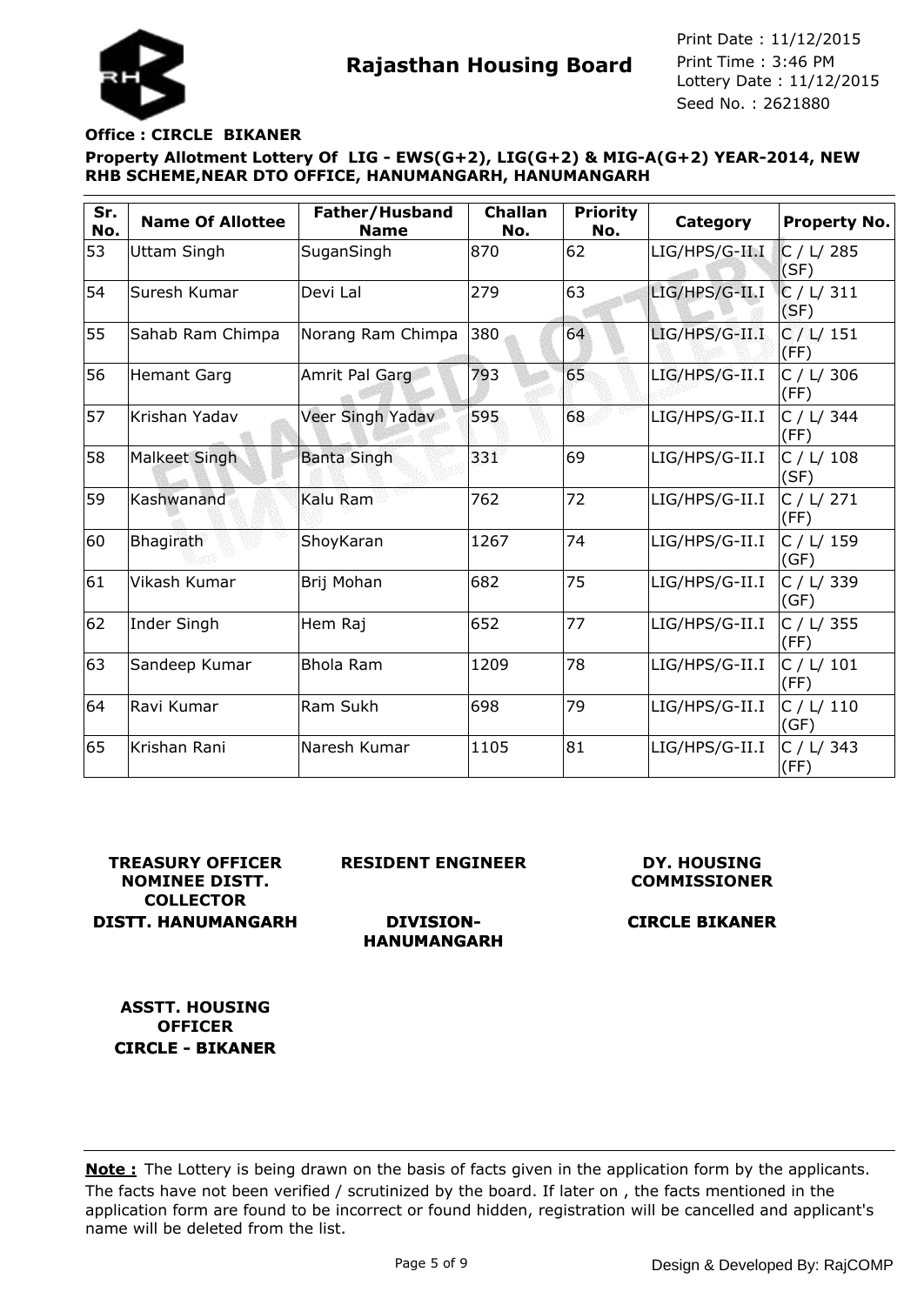#### **Office : CIRCLE BIKANER**

**Property Allotment Lottery Of LIG - EWS(G+2), LIG(G+2) & MIG-A(G+2) YEAR-2014, NEW RHB SCHEME,NEAR DTO OFFICE, HANUMANGARH, HANUMANGARH**

| Sr.<br>No. | <b>Name Of Allottee</b> | Father/Husband<br><b>Name</b> | <b>Challan</b><br>No. | <b>Priority</b><br>No. | Category       | <b>Property No.</b> |
|------------|-------------------------|-------------------------------|-----------------------|------------------------|----------------|---------------------|
| 66         | Kamlesh Nagpal          | Sudhir Nagpal                 | 205                   | 84                     | LIG/HPS/G-II.I | C / L / 341<br>(FF) |
| 67         | Charika Bhutna          | Rajesh Kumar                  | 581                   | 85                     | LIG/HPS/G-II.I | C / L / 176<br>(FF) |
| 68         | Murli Dhar              | <b>Gulab Chand</b>            | 818                   | 86                     | LIG/HPS/G-II.I | C / L / 140<br>(FF) |
| 69         | Ravinder Bhambhu        | Balram Bhambhu                | 390                   | 88                     | LIG/HPS/G-II.I | C / L / 127<br>(FF) |
| 70         | Pawan Kumar             | <b>Mahaveer Prasad</b>        | 1114                  | 89                     | LIG/HPS/G-II.I | C / L/ 356<br>(FF)  |
| 71         | <b>Chet Ram</b>         | <b>Chandu Ram</b>             | 724                   | 90                     | LIG/HPS/G-II.I | C / L / 129<br>(SF) |
| 72         | Reetu                   | <b>Mangal Singh</b>           | 918                   | 93                     | LIG/HPS/G-II.I | C / L/ 305<br>(FF)  |
| 73         | Sunil Kumar             | Phusa Ram                     | 713                   | 94                     | LIG/HPS/G-II.I | C / L / 143<br>(SF) |
| 74         | Rajveer Singh           | Ram Kumar Beniwal             | 1251                  | 95                     | LIG/HPS/G-II.I | C / L / 174<br>(FF) |
| 75         | Mahender Kumar          | Brij Lal                      | 697                   | 96                     | LIG/HPS/G-II.I | C / L/ 350<br>(GF)  |
| 76         | Rajeev Kumar            | Jagdish Rai                   | 539                   | 98                     | LIG/HPS/G-II.I | C / L / 113<br>(FF) |
| 77         | Narayan                 | Pramod Kumar                  | 827                   | 99                     | LIG/HPS/G-II.I | C / L / 107<br>(SF) |
| 78         | Manju Rani              | Arvind Kumar                  | 729                   | 102                    | LIG/HPS/G-II.I | C / L/ 146<br>(GF)  |

**TREASURY OFFICER NOMINEE DISTT. COLLECTOR DISTT. HANUMANGARH** **RESIDENT ENGINEER**

**DIVISION-HANUMANGARH**

#### **DY. HOUSING COMMISSIONER**

# **CIRCLE BIKANER**

**ASSTT. HOUSING OFFICER CIRCLE - BIKANER**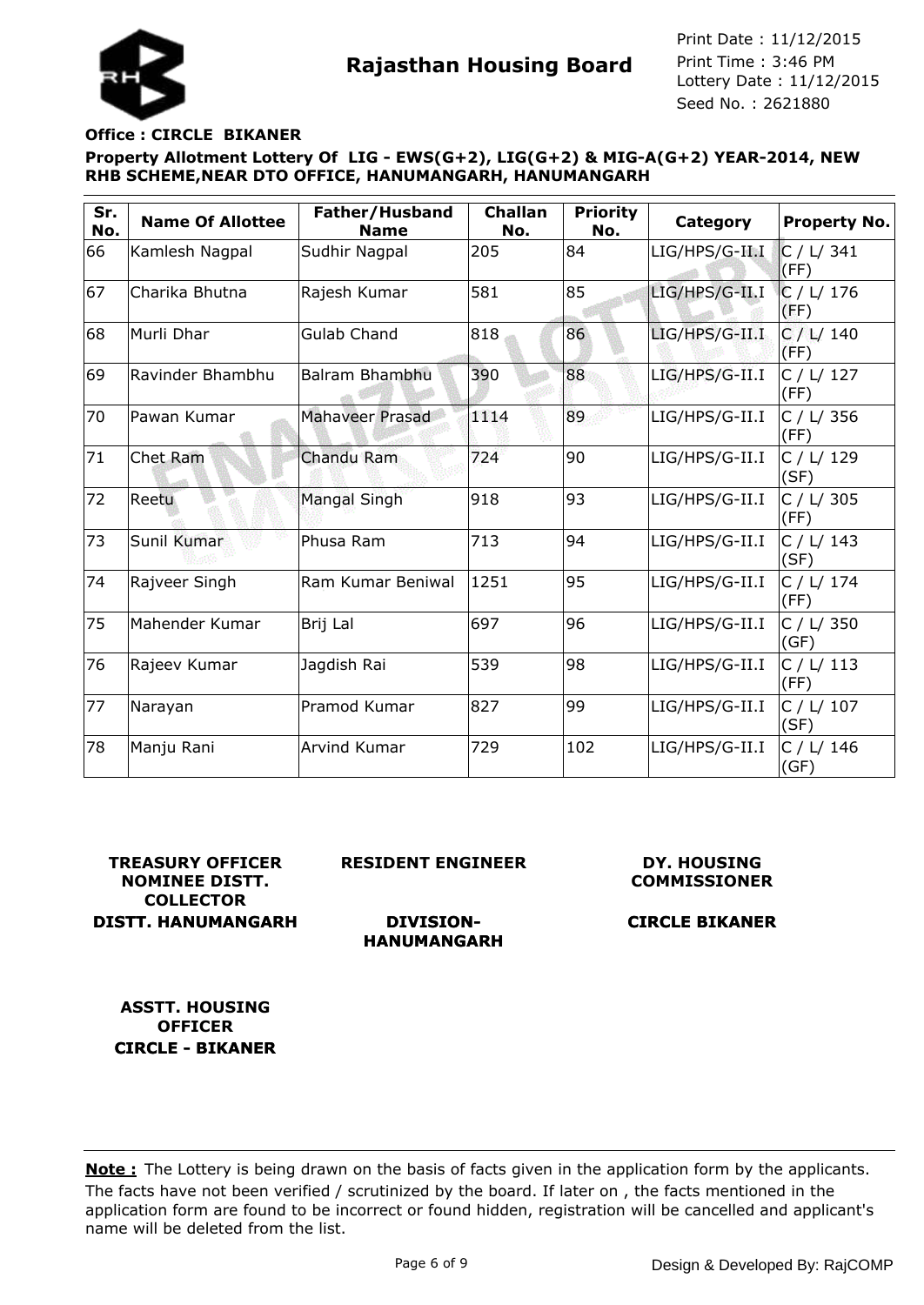### **Office : CIRCLE BIKANER**

**Property Allotment Lottery Of LIG - EWS(G+2), LIG(G+2) & MIG-A(G+2) YEAR-2014, NEW RHB SCHEME,NEAR DTO OFFICE, HANUMANGARH, HANUMANGARH**

| Sr.<br>No. | <b>Name Of Allottee</b>                 | Father/Husband<br><b>Name</b> | <b>Challan</b><br>No. | <b>Priority</b><br>No. | Category        | <b>Property No.</b> |
|------------|-----------------------------------------|-------------------------------|-----------------------|------------------------|-----------------|---------------------|
| 79         | Anita                                   | Lokender Singh                | 438                   | 103                    | LIG/HPS/G-II.I  | C / L / 152<br>(FF) |
| 80         | Onkar                                   | Khyali Ram                    | 856                   | 104                    | LIG/HPS/G-II.I  | C / L/ 295<br>(FF)  |
| 81         | Manphool                                | Hira Ram                      | 102                   | 106                    | LIG/HPS/G-II.I  | C / L / 360<br>(SF) |
| 82         | Anoop Kumar                             | Ram Prakash                   | 9702                  | 108                    | LIG/HPS/G-II.I  | C / L/ 325<br>(GF)  |
| 83         | Geeta Rani                              | SureshKumar                   | 453                   | 110                    | LIG/HPS/G-II.I  | C / L/ 284<br>(FF)  |
| 84         | Lalit Kumar                             | <b>Mahadev Prasad</b>         | 411                   | 111                    | LIG/HPS/G-II.I  | C / L/ 167<br>(SF)  |
| 85         | Dinesh Singh Rathore Jugal Singh Rathor |                               | 1277                  | 112                    | LIG/HPS/G-II.I  | C / L/ 329<br>(FF)  |
| 86         | <b>Balveer Singh</b>                    | <b>Trilok Dass</b>            | 616                   | 113                    | LIG/HPS/G-II.I  | C / L/ 148<br>(GF)  |
| 87         | Aswani Kumar                            | <b>Bhagwan Dass</b>           | 286                   | 114                    | LIG/HPS/G-II.I  | C / L/ 322<br>(SF)  |
| 88         | Gagan Sachdeva                          | MohanLal                      | 1205                  | 116                    | LIG/HPS/G-II.I  | C / L / 104<br>(FF) |
| 89         | <b>Baljeet Singh</b>                    | Joginder Singh                | 664                   | 117                    | LIG/HPS/G-II.I  | C / L / 280<br>(GF) |
| 90         | <b>Anand Yadav</b>                      | Jagram Yadav                  | 696                   | 118                    | LIG/HPS/G-II.I  | C / L / 294<br>(FF) |
| 91         | Madhu Aggarwal                          | Murlidhar Aggarwal            | 28                    | $\mathbf{1}$           | LIG/HPS/G-II.II | C / L/ 283<br>(FF)  |

## **TREASURY OFFICER NOMINEE DISTT. COLLECTOR DISTT. HANUMANGARH**

**RESIDENT ENGINEER**

**DIVISION-**

#### **DY. HOUSING COMMISSIONER**

# **CIRCLE BIKANER**

**HANUMANGARH**

**ASSTT. HOUSING OFFICER CIRCLE - BIKANER**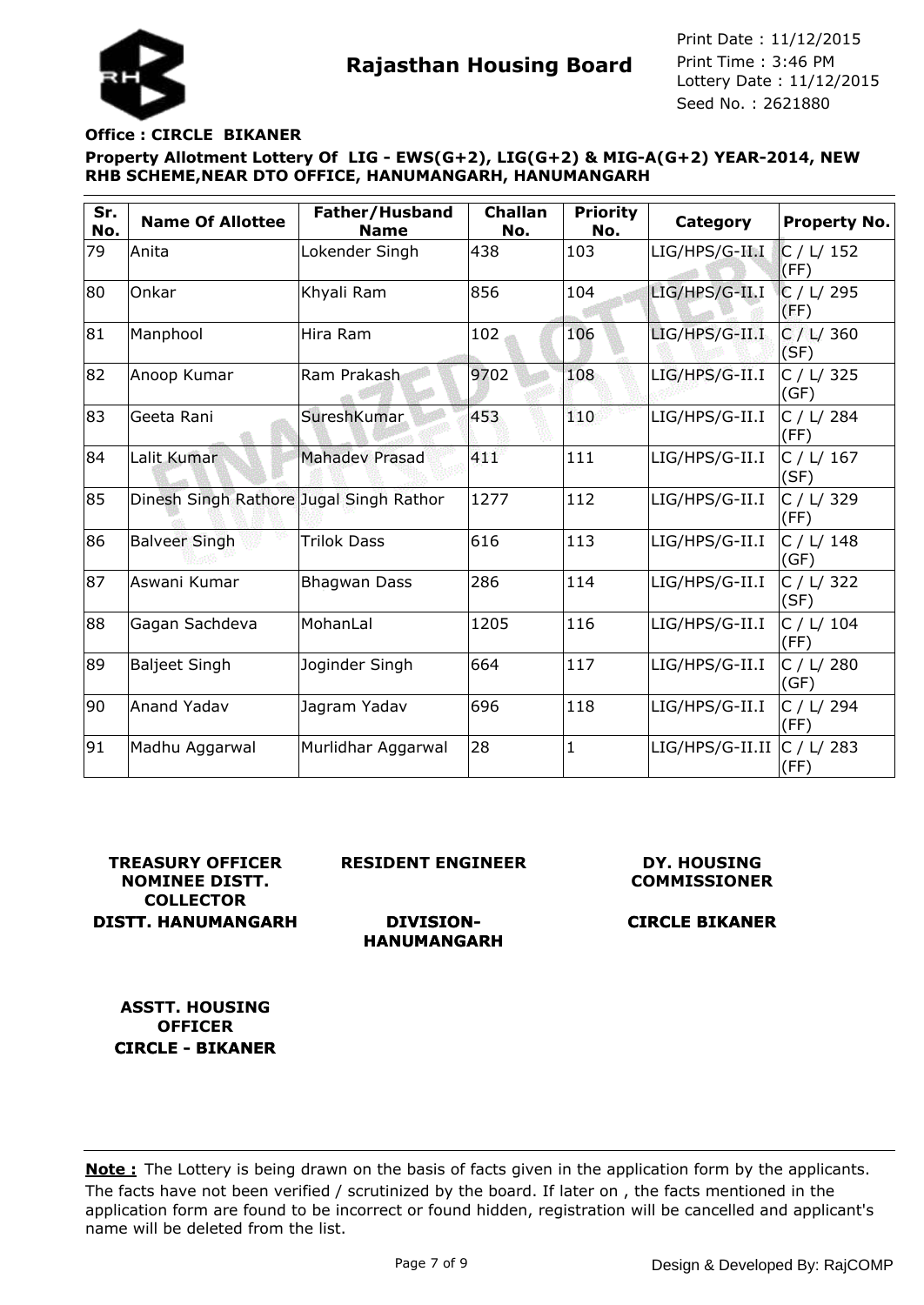

# **Office : CIRCLE BIKANER**

**Property Allotment Lottery Of LIG - EWS(G+2), LIG(G+2) & MIG-A(G+2) YEAR-2014, NEW RHB SCHEME,NEAR DTO OFFICE, HANUMANGARH, HANUMANGARH**

| Sr.<br>No. | <b>Name Of Allottee</b> | Father/Husband<br><b>Name</b> | <b>Challan</b><br>No. | <b>Priority</b><br>No. | Category        | <b>Property No.</b> |
|------------|-------------------------|-------------------------------|-----------------------|------------------------|-----------------|---------------------|
| 92         | Pankaj Sharma           | Kirandev Sharma               | 9506                  | $\overline{2}$         | LIG/HPS/G-II.II | C / L/ 320<br>(FF)  |
| 93         | Sandeep Kumar           | Bhagirath Lal                 | 435                   | 1                      | LIG/HPS/G-IV    | C / L / 115<br>(FF) |
| 94         | Jagdish                 | Ram Krishan                   | 451                   | $\overline{2}$         | LIG/HPS/G-IV    | C / L / 157<br>(GF) |
| 95         | lKashi Ram              | Jagmal Ram                    | 9533                  | 5                      | LIG/HPS/G-IV    | C / L / 293<br>(FF) |
| 96         | Roshan Lal              | <b>Vakil Chand</b>            | 658                   | 6 <sup>1</sup>         | LIG/HPS/G-IV    | C / L / 125<br>(FF) |
| 97         | Neeraj Kumar            | <b>Amar Singh</b>             | 394                   | 9                      | LIG/HPS/G-IV    | $C / L / 99$ (GF)   |
| 98         | Daya Ram                | Girdhari Lal                  | 9606                  | 12                     | LIG/HPS/G-IV    | C / L / 119<br>(SF) |
| 99         | Naresh Morya            | Sitaram Morya                 | 996                   | 13                     | LIG/HPS/G-IV    | C / L / 139<br>(FF) |
| 100        | Girdhari Lal            | <b>Bishana Dass</b>           | 873                   | 14                     | LIG/HPS/G-IV    | C / L / 97 (GF)     |
| 101        | Veer Singh              | Ram Pratap                    | 898                   | 15                     | LIG/HPS/G-IV    | C / L/ 338<br>(GF)  |
| 102        | Prem Kumar              | Jagdish Kumar                 | 93                    | $\mathbf{1}$           | LIG/HPS/G-V     | C / L / 112<br>(GF) |
| 103        | Ramkesh Meena           | Handal Ram Meena              | 825                   | $\overline{2}$         | LIG/HPS/G-V     | C / L/ 269<br>(FF)  |
| 104        | <b>Brajesh</b>          | Rohatas                       | 9530                  | $\mathbf{1}$           | LIG/HPS/G-VIII  | C / L / 158<br>(GF) |
| 105        | Mahender                | <b>Bhullan</b>                | 9528                  | $\overline{2}$         | LIG/HPS/G-VIII  | C / L/ 336<br>(SF)  |

## **TREASURY OFFICER NOMINEE DISTT. COLLECTOR DISTT. HANUMANGARH**

**RESIDENT ENGINEER**

**DIVISION-HANUMANGARH**

### **DY. HOUSING COMMISSIONER**

# **CIRCLE BIKANER**

**ASSTT. HOUSING OFFICER CIRCLE - BIKANER**